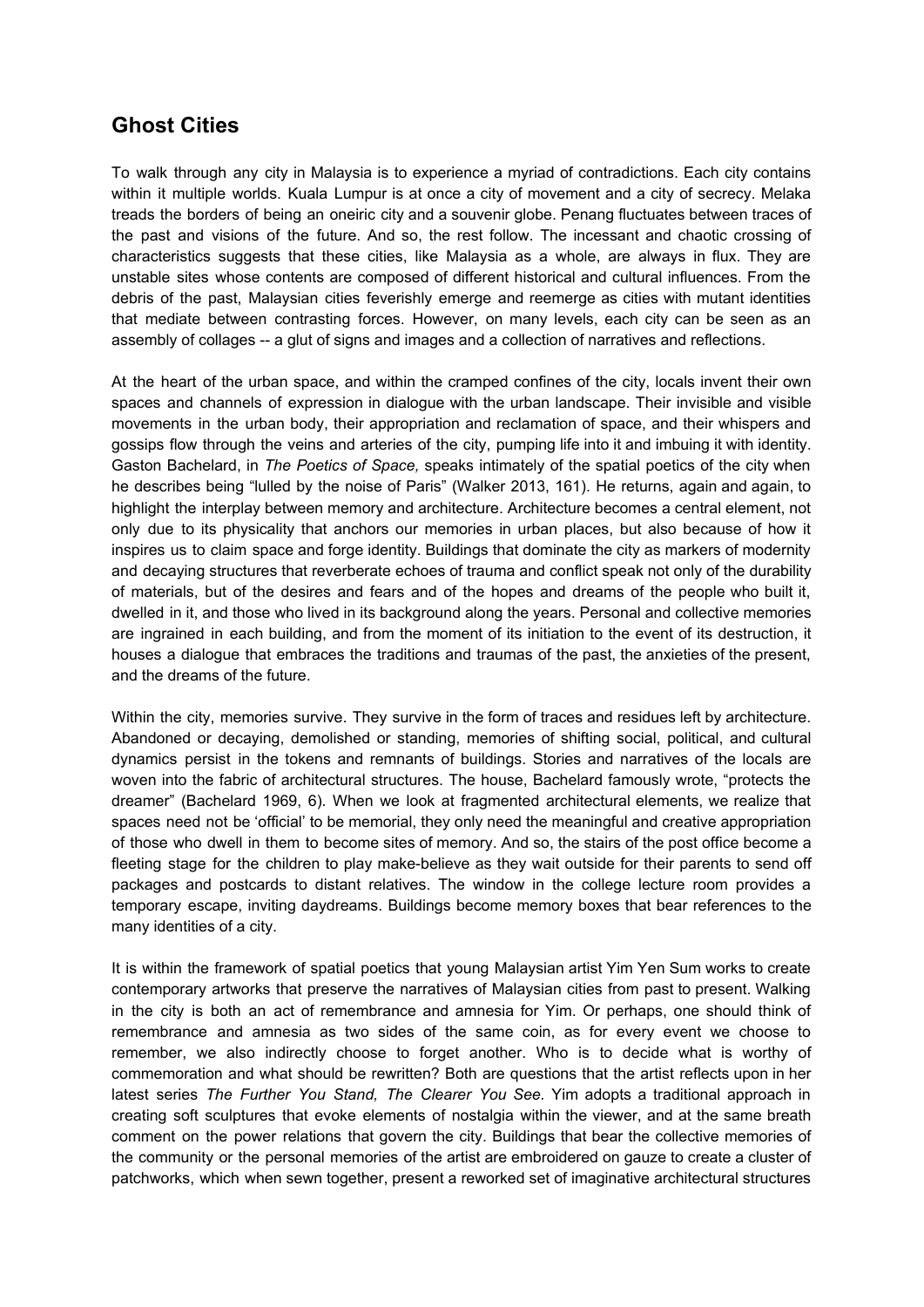that carry within them fractions of other buildings and of other memories. The process is long and arduous, and its beginnings sees Yim assuming the identity of an urban anthropologist, as she makes site visits to historical and decaying buildings across Malaysia that are linked to her childhood. These are buildings and structures that were once living spaces, playgrounds, and sites of nostalgia. It is only through going back to these sites that the artist gradually uncovers other stories beyond her own. After her research and documentation, she recycles existing buildings into new edifices. The reimagining of buildings is not just an artistic choice; It sheds light on the power dynamics that govern urban space. History and memory, commemoration and amnesia pervade contemporary cities. Continuous movement leaves a sense of irrecoverable loss in cities hollowed out by policies or conflict. Whereas in reality the citizen is rendered powerless when it comes to such decisions, Yim resists this state of helplessness by reclaiming autonomy as an artist and rebuilding traces of the past city through stitching, thereby preserving vanishing memories.

Process and technique are tools of storytelling in Yim's practice. Her delicate needlework sees a fine black thread weave together fragmented memories and stories, as if mirroring the narratives that are scattered throughout the city's hidden corners. Black, a color that contains and absorbs, becomes a base on which the artist structures her narrative. Metaphors of care are also prominent in Yim's work. Her use of gauze, a material traditionally employed to treat injuries, alludes to the need to heal the wounds inherent in the fabric of the city. With every stitch, Yim builds new connections, metaphorically juxtaposing the reality where heritage is demolished. In her manual process and through her traditional technique, the artist contrasts the fast pace of the urban environment, and invites reflections on the fragility of history and memory.

In her exploration of the dialectics of disappearance and the changing face of the cityscape in Kuala Lumpur, Yim incorporates a portion of Pudu Prison in *Whisper Silhouette II*. The prison, situated in Jalan Hang Tuah, was built in phases by the British colonial government between 1891 and 1895, but as of December 2012, the complex was largely demolished, leaving behind only the main gate and a portion of the exterior wall (Zappei 2010). Pudu Prison was a vital monument in Kuala Lumpur. The past once clinged to its structures that housed allied prisoners in the Japanese invasion of the Malay peninsula. Architecturally, its walls were adorned with a mural depicting tropical scenes painted in 1984 by an inmate, who began painting it during his sentence, only to return as a free man to complete it (Zappei 2010). The vertical facade made entry into the Guinness Book of World Records (Zappei 2010). Despite its importance that permeates collective memory and cultural heritage, authorities demolished it, leaving a gap in the city's memory.

When not abolished, buildings in Kuala Lumpur are left to withstand the passage of time. Certainly, that is the case for the Old Post Office at the end of Jalan Petaling in Jalan Panggong. The building is the subject of *The Faded Memories,* which features elements of the building's Malay and Tudor architecture. It has morphed since its initiation in the 1920's from the Old Post Office to Malaya Hainan Restaurant, savouring old memories and making space for new ones. Here, architecture acts as a vessel, preserving the tales of the city from the past to the present, while carving out space for the future.

Multiple works in the series reference Razak Mansion, a housing project launched in the '60s, which was a place the artist often wandered around after school. Now, she returns to it again in her work in attempt to stitch together memories of her childhood playground. In *The Faded Memories II,* units and units of houses are condensed to form the mansion, a communal architectural space where bonds are forged between neighbors, who find solace in the kopitiams nearby as their children make playgrounds out of the mansion's rigid architecture. It is this sense of childhood imagination that Yim evokes in the triptych *The Further You Stand, the Clearer You See.* The shape of an artist's imagination is a deeply intimate territory, one that Yim invites the viewer, quite playfully, to explore.